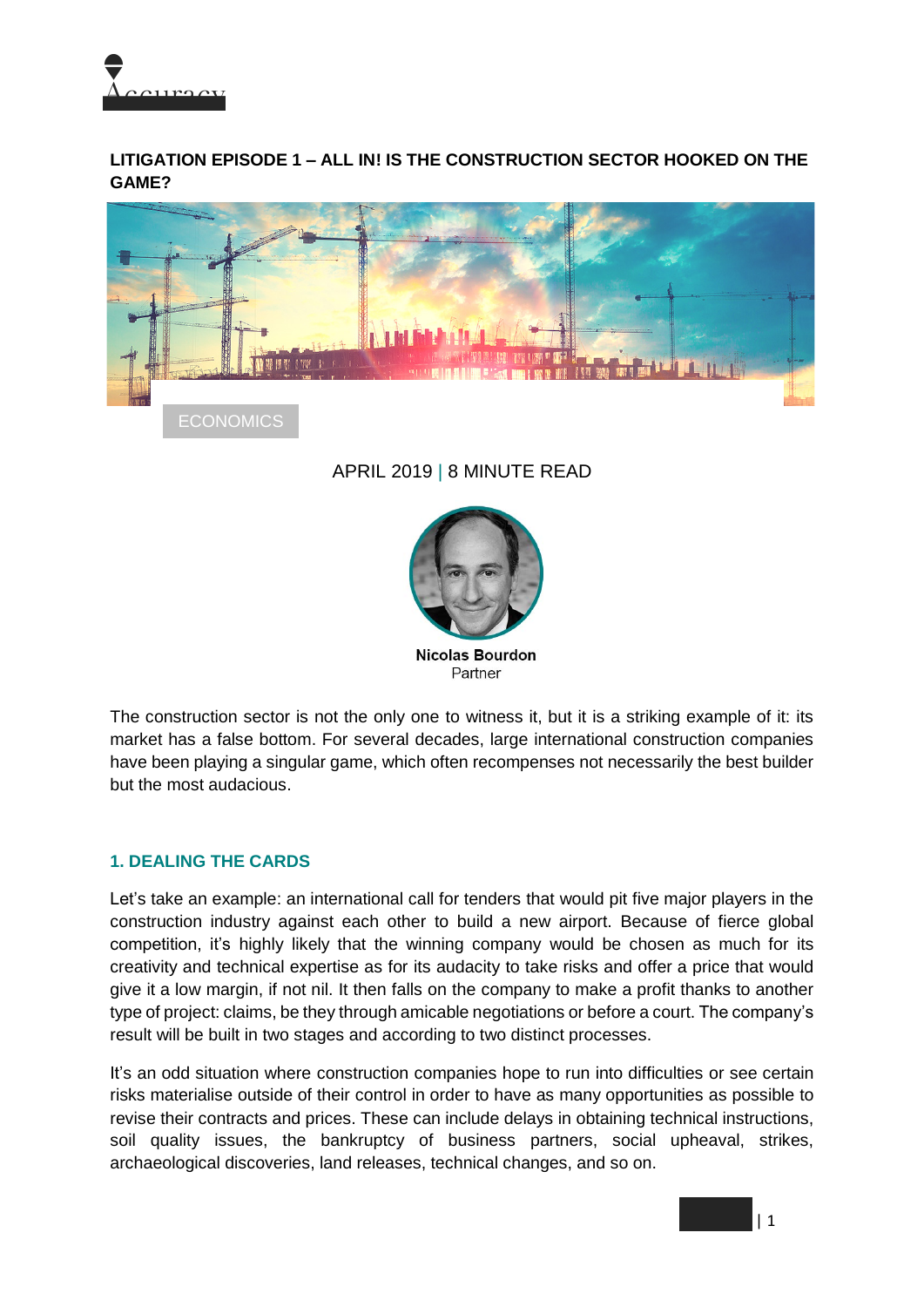They represent just as many opportunities to call into question the contract price and open negotiations with the aim of recovering the original stake. But during levelling work, not everybody stumbles upon Roman ruins. First round in the game of chance.

# **2. SECOND TURN**

It's unlikely to see the market curb the chaotic nature of its workings by itself, even though construction prices have reached levels that considerably reduce any hopes of making a profit. On the contrary, all signs seem to show that this activity model is here to stay, pushing value creation towards areas other than those of the operational and engineering departments.

The different players assisting these businesses – in analysing the facts, establishing the causes, explaining the law and quantifying the damages – must be delighted with the multiplication of claims. They are creating a veritable construction dispute market, with many forms from classic negotiation to international arbitration. However, it's reasonable to believe that the construction market deserves better than the frequent and very costly use of dispute settlement procedures, which seem to succeed one another without benefitting from any learning curve.

The observations often remain the same. At the end of a large project, construction companies struggle to be able to revisit the execution of it with the benefit of hindsight to demonstrate the logical sequence of events that can explain delays and additional costs. It is, in principle, extremely difficult to take the necessary step back during the execution of a project to measure all the consequences of a given event on three key variables: quality, time and cost. As a result, it's necessary to make the best of the various types of information collected in order to later reconstitute the succession of events that tells the story of the project: accounting data, planning data, active personnel, weather data, and materials used are all essential to reconstruct, sometimes day by day and work item by work item, the progress of major construction sites.

Construction companies are rarely experts at this game, and it's striking to note how wide the gap is between their technical expertise deployed to serve their clients and their reticence to apply the same demanding nature to their management practices. Experts and their clients therefore strive to conduct a real investigation, albeit late in the day, where the clues left by the parties are often incomplete, disparate or even non-existent. The scavenger hunt can only be longer, is sometimes hazardous, and gives rise to estimations, or even bluffs, which can sully the credibility of negotiations or hearings.

All these inaccuracies, for want of a better alternative, lead to unbalanced transactional protocols or push the courts to disappointing Solomonic judgements. After gambling on reconstituting its margin, a construction company must add the uncertainty of a poorly argued negotiation. Second round in the game of chance.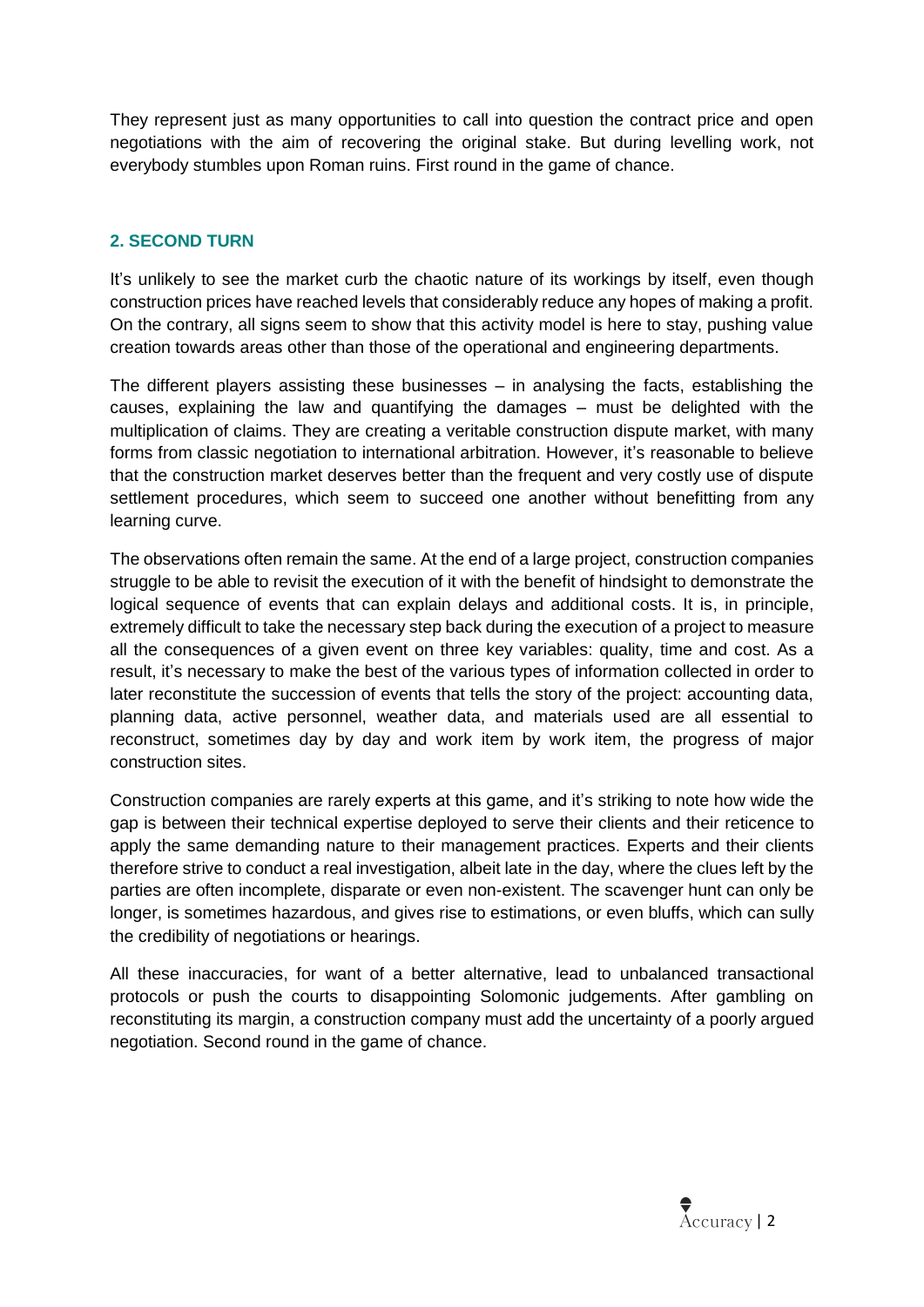### **3. FROM CLUEDO TO MASTERMIND**

It would be a dream to easily read a project summary that had been written as the construction work progressed thanks to efficient procedures for collecting and processing the information. This type of exercise, whose fundamental objective is to measure and explain the difference between what was forecast and what actually happened, always requires a cold review and in-depth analyses. However, between the advent of an artificial intelligence able to perform this task in real time and the current state of the art, the gap is wide. When it comes to using new management tools, the construction sector is at the bottom of the class. This delay compared with other sectors is all the more significant given the veritable digital revolution on the horizon.

The construction sphere became aware of the benefits of modelling tools several years ago. What we call BIM, for Business Intelligence Model, corresponds to assistance in works management applied to construction according to several axes: 3D view of works, ability to navigate the entirety of past plans and budgets, tracking of responsibilities in obtaining authorisations, possibilities to see time spent per work zone, etc. In its most advanced versions, the BIM would become a complete library of data, able to be read, be it from a technical, financial or legal perspective. We might imagine in the long term a real-time monitoring tool for equipment and teams that would be able to immediately reconstitute the resources mobilised, quickly identify productivity losses and quantify their consequences. This would serve to determine the optimal construction and team deployment solutions that best respond to the most important constraint (respecting the planning timeline, minimising additional costs, etc.).

These systems exist and are used, but still in preliminary versions. Their development and their actual application in projects would revolutionise construction methods and monitoring projects because their implications are innumerable. There is no reason why this should not be the case, since a construction site is already a place where a plethora of information can be collected. It's a strange paradox that sees players in the construction sector hesitate to enter into a world that seems designed for them! Between the diversity of data to analyse (personnel, equipment and material) and the ability to monitor it on technical, temporal and geographical axes, digital tools are ideal for extracting extremely varied analyses. What would they be?

It's possible to anticipate two successive phases for using the data.

The first phase would be turned towards the business. It would use the mass of data available with the aim of improving how projects are conducted or better demonstrating the veracity of its difficulties. Knowing the situation in real time would improve the reactivity of construction companies, who would manage an integrated model of resources and costs with the objective of finding the optimum at a constant quality. Their interactions with their clients would be more rational, more responsive and more transparent to the great benefit of their legal departments, which would be better able to preserve their rights.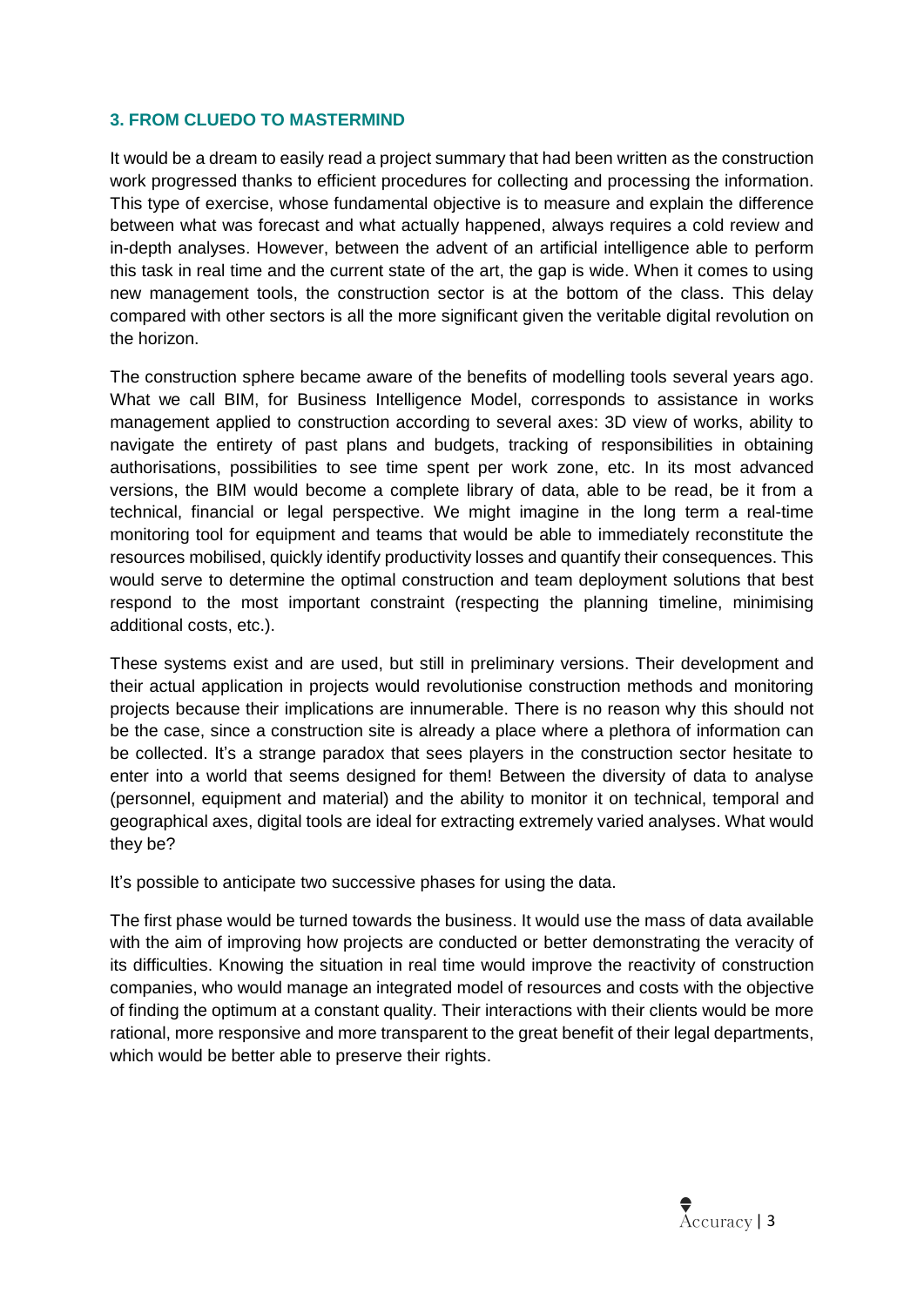Moreover, collecting data would make it possible to better understand and demonstrate the mechanisms of general disruption of a project, which would result from observing the deformation of the model in extreme cases of numerous or repeated difficulties. There is a wealth of literature explaining the principle of cumulative impacts on the productivity of a construction site. It can be understood intuitively: after a certain amount of accumulated difficulties, the disorder reaches such a level that productivity collapses, even though each one of the difficulties taken in isolation would only have a small effect. In spite of this, the construction sector struggles to demonstrate the phenomenon and quantify it. The majority of claims for general disruption must be limited to illustrating it qualitatively and relying on the demonstrative nature of the events supposedly at its source. By systematically analysing the productivity data of a large number of projects whose execution environment would be saved and codified, the causal link between the coexistence of numerous disruptions and the exponential slowing down of work productivity could (finally) be established. The courts would then have real demonstrations to make an informed decision on the issues that currently give way to far too much intuition or, at best, inference.

## **4. TOWARDS A TEAM SPORT**

The second phase for using data, which is even more ambitious, would see greater transparency of results between construction players, clients and suppliers, to the advantage of the market. The aeronautical sphere has long since incorporated this idea by sharing a large amount of data, particularly from aviation accidents or incidents, with the aim of improving security. Yet, technological advances and audacious contemporary structures that generate new risks should encourage construction players to establish greater transparency in the characteristics of projects: technical characteristics first and foremost, but also the reality of resources implemented. The data revolution will generate a major step forward in terms of managing large projects on a global scale. Similarly to other sectors, a global coordinating body could facilitate the systematic and anonymous collection of a project's characteristics according to its various components (technical, costs, and delays), all with a great deal of detail. The project would be registered and characterised by taking into account its entire execution up to its dispute phase. It would be incumbent on this coordinating body to share the data freely, analyse it, encourage studies and research based on its databases, or even issue independent opinions on the coherence of proposals during tender phases.

Making this anonymous data available on an open market with diverse free players would accelerate innovation, promote the transfer of best practices from sector to sector, and strengthen the links between large companies, start-ups and researchers. This flow of free information would make it possible to decompartmentalise the construction world, benefit from new expertise, and encourage breakthrough innovations by pooling the sometimes significant investment costs that the sector's profitability does not allow.

We wager that this international 'control tower' would contribute to re-establishing more rational rules for the game to the advantage of all stakeholders, clients, project managers and builders. It would help to correct the race to the bottom for prices by showing and quantifying the systematic nature of financial claims issued by construction companies during their final negotiations, as well as the resulting costs.